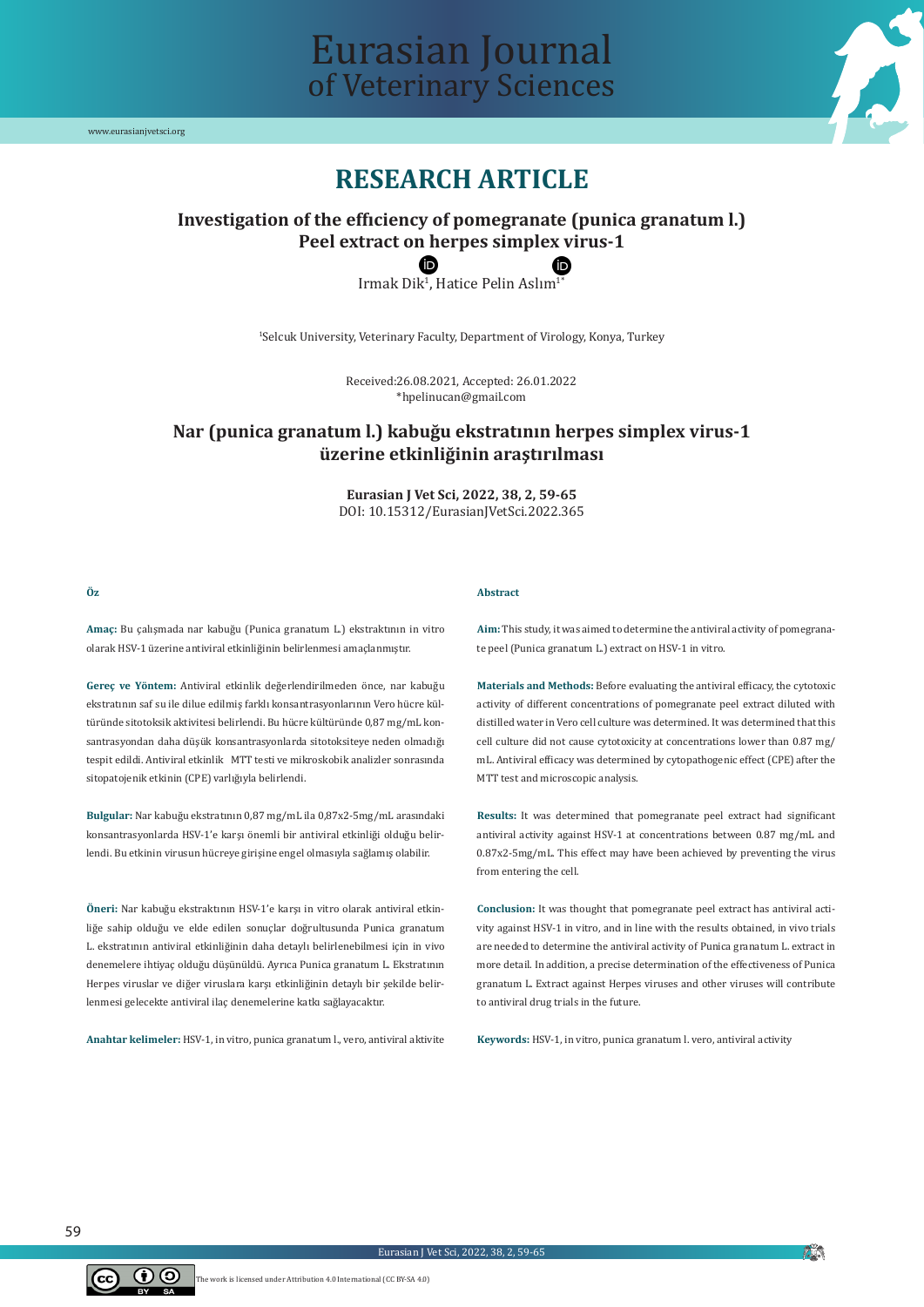#### **Introduction**

Infection with Herpes Simplex Virus (HSV) can occur because of to Herpes Simplex Virus type 1 (HSV-1) or Herpes Simplex Virus type 2 (HSV-2). HSV-1 is a highly transmitted infection that is widespread and endemic worldwide (Morris et al 2002, Wolf et al 2003). HSV-1 is usually transmitted by infected secretions and can cause serious problems such as keratitis, encephalitis, or gingivostomatitis (Mustafa et al 2016). Some synthetic nucleoanalogues have been applied as anti-herpetic agents in the primary stages of infection, but drug resistance has been found mostly in immunocompromised patients (Field 2001, Piret and Boivin 2011). Accordingly, new antiviral agents with antiviral activity against HSV strains of pure plant-derived compounds need to be discovered. It turns out that the mechanisms of action of these substances are either by inhibiting viral genome synthesis or viral replication (Kapoor et al 2017). HSV-1 (Peerboom et al 2017) as well as many viruses (Lee and Lobigs 2002) use glycosaminoglycan (GAG) as the first binding receptors during host cell infection. It was observed that polyphenols target HSV-1 glycoproteins that interact with GAGs, thereby preventing these glycoproteins from associating with GAGs and subsequently binding receptors (El-Toumy et al 2018). This inhibitory effect was demonstrated against acellular virus, during the viral attachment and fusion steps, and at the intercellular junction of HSV-1 through its glycoproteins (Abad et al 2000, Lin et al 2011). Phytochemicals with antiviral activity against HSV types have been reported as Flavonoids (Lyu et al 2005), Alkaloids (Ren et al 2010), Saponins (Kinjo et al 2000), Terpenes (Soares et al 2012), Quinones (Gumenyuk et al 2018), Lignans (Mu Xia et al 2009), Polysaccharides (Saha et al 2012), Tannins (Lin et al 2011), Thiosulfinate (Lengbiye et al 2020), Steroid glycoside (Arthan et al 2002) and Proanthocyanidins.

Many studies have indicated that pomegranate (Punica granatum L.) is also rich in phenolic compounds (Nahar et al 2014, Wang et al 2010). In the study of Li et al (2006) on pomegranate peels, it was determined that phenolic substances were higher in the peel and were more effective than the pulp in terms of antioxidant activity. Quantitative analysis of phenolic compounds of the pomegranate fruit and its peel by high-pressure liquid chromatography (HPLC) revealed that they contain anthocyanins, gallotannins, hydroxycinnamic acid, hydroxybenzoic acids, ellagitannins, and gallagylesters (Fischer et al 2011). In the studies conducted, it was demonstrated that pomegranate peel has antioxidant (Mphahlele et al 2016, Türkyılmaz et al 2017), anti-inflammatory (Brusselmans et al 2005, Lansky et al 2005), antimicrobial(Al-Zoreky 2009, Türkyılmaz et al 2017), antidiabetic (Jain et al 2012), antiviral (Karimi et al 2020, Neurath et al 2004) and even anticancer (Adams et al 2006, Panth et al 2017) effects.

The purpose of this study is to evaluate the in-vitro antiviral

activity of pomegranate peel extract on HSV-1 by MTT test and cytopathogenic effect (CPE).

#### **Material and Methods**

In the current study, Vero cells (African green monkey kidney cell, ATCC-CCL81) to which HSV-1 was sensitive were used as cell culture. HSV-1 HF strain (ATCC-VR-260) used in Vero cell culture and antiviral activity test was obtained from Selcuk University Veterinary Faculty Virology Department. The titer of the virus was determined from the cytopathological effect (CPE) in Vero cells and expressed 50% tissue culture infective dose (DCID50 0.1 mL-1) per 0.1 mL. The titer of HSV-1 was determined as 10-5 DCID50 0.1 mL-1. The virus suspension was stored at  $-80^{\circ}$ C until use.

### Preparation of the Pomegranate (Punica granatum L.) peel extract

Pomegranate (Punica granatum L.) peels were extracted according to the method by Demir et al. (2019). Pomegranate (Punica granatum L.) peels were obtained from fresh pomegranate fruit, dried at 40-50°C, then ground to powder form, and stored at +4°C until analysis. Dried pomegranate peels were kept in a water bath at 78°C for 113 minutes in 33% ethanol with a density of 200:20 (mL solvent/g plant). The obtained extract was centrifuged at 5000 rpm for 10 minutes, then filtered through filter paper at room temperature. The obtained filtrate was concentrated in the rotor evaporator to obtain a dense and viscous material. This extract was stored at -18°C until use. The pomegranate peel extraction product was filtered through 0.45µm (Sartorius, Germany) filters before being used in cell culture and made ready for use.

#### Evaluation of cytotoxicity effect of Pomegranate (Punica granatum L.) peel extract

For cytotoxicity assay, 96-well plates were coated with Vero cells at a concentration of  $2 \times 10^5$  cells/mL. Stock solution of Pomegranate (Punica granatum L.) peel extract were diluted in 10-fold diluted pure water and the different concentrations of the extract were added in the 96-well plate. The plate was incubated in 5%  $CO_2$  at 37°C for 48 h. After the incubation period, the non-toxic concentration of the extract was determined for cells by commercially MTT (M2003 Sigma) and applied as according to the procedure.

#### Evaluation of antiviral effect by MTT Test

Thiazolyl blue test [MTT; The 3-(4,5-Dimethylthiazol-2-yl)-2, 5-diphenyltetrazolium bromide] (Mosmann 1983) was used for evaluation of cells in terms of proliferation and viability. MTT test was used to evaluate antiviral activity. 100 μL of the suspension containing  $2 \times 10^5$ /mL cells was added to 4 wells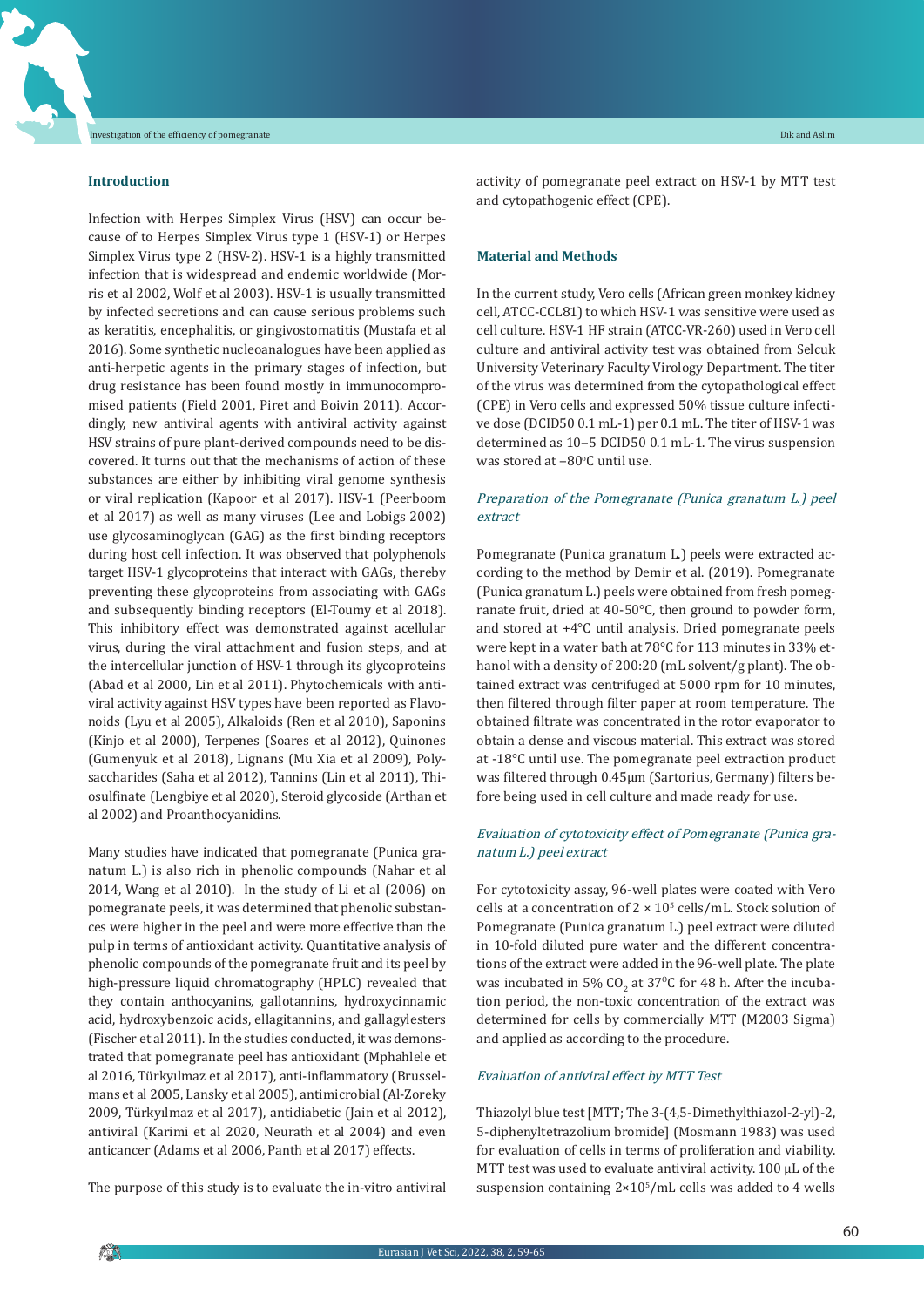in the microplate (Corning, USA) and incubated for 24 hours in an incubator at 37 °C and 5% CO<sub>2</sub>. After the cells were surface coated, the cell growth medium was aspirated from the wells, and two-fold dilutions of Punica granatum L. Extract were prepared to start at a concentration of 0.87 mg/mL. HSV-1 diluted at 100 TCID $_{50}$  was added together with Punica granatum L. CPEs grown in cell cultures were evaluated at 24 hours intervals under an inverted microscope (Olympus, Tokyo). After 48 hours, MTT solution prepared with 5mg/ ml PBS (Phenol-free) was filtered through a 0.2 µm filter and made ready for use. 20 µg of MTT solution was added to all wells. After incubation at 37 °C for 4 hours, the MTT solution from all wells was aspirated. Dimethyl sulfoxide (DMSO, Sigma 67-68-5) was added to all wells to dissolve 100 µl of formazan crystals. After 30 minutes of incubation, spectrophotometric OD values were calculated by reading with an ELISA reader (Rayto RT-2100C, China) at a wavelength of 540 nm. All stages were evaluated together with cell control, virus control, and Punica granatum L. Extract control.

#### Statistical analysis

The data obtained in the study were evaluated with the SPSS

25.0 (SPSS, Inc., Chicago, IL, USA) program. Since the data did not show normal distribution, the non-parametric Kruskal-Wallis and post hoc Dunn-Bonferroni tests were applied. Obtained data are presented in tables as medians (quartiles). A p-value of <0.05 was considered statistically significant (Table 1).

#### **Results**

As a result of the cytotoxicity test, Punica granatum L. concentrations higher than 0.87 mg/mL were determined to be cytotoxic on Vero cells. Therefore, 2-fold dilution doses of stock (0.87 mg/mL) Punica granatum L was used. HSV-1 with a titer of  $10^{-5}$  was added to all plate wells except cell control and Punica granatum L. control wells. After 48 hours of incubation, no CPE was observed in Punica granatum L. control and cell control wells, while CPE was observed in virus control wells. Besides, with stock (0.87 mg/mL) Punica granatum, the onset of CPE was observed in wells with 2-5 dilutions, while no CPE was observed in wells with 2-4 dilutions. CPEs were determined in all eyes with other dilutions of Punica granatum  $(2<sup>-6</sup>, 2<sup>-7</sup>, and 2<sup>-8</sup>)$ . Also, the OD data obtained from the MTT test were evaluated statistically.

| Tablo 1. Antiviral effect of Punica granatum L. concentrations on HSV-1 |                       |                          |                        |                                |                        |                          |                        |                          |                          |                              |                          |                              |
|-------------------------------------------------------------------------|-----------------------|--------------------------|------------------------|--------------------------------|------------------------|--------------------------|------------------------|--------------------------|--------------------------|------------------------------|--------------------------|------------------------------|
|                                                                         | CC                    | VC                       | EC (0,87<br>mg/mL)     | $(0.87 \text{ mg})$<br>$mL$ +V | $2^{-1}$ +V            | $2^{-2} + V$             | $2^{-3} + V$           | $2^{-4} + V$             | $2^{-5} + V$             | $2^{-6}$ +V                  | $2^{-7} + V$             | $2^{-8} + V$                 |
|                                                                         |                       |                          |                        |                                |                        |                          |                        |                          |                          |                              |                          |                              |
| Antiviral<br>effect                                                     | 2,03<br>$(1,62-2,28)$ | $0.94*$<br>$(0,73-0,99)$ | 1.90#<br>$(1,86-2,02)$ | 1.72#<br>$(1,64-1,72)$         | 1.70#<br>$(1,59-1,79)$ | 1.78#<br>$(1, 47-1, 99)$ | 1.73#<br>$(1,68-1,84)$ | 1.61#<br>$(1, 33-1, 87)$ | 1.53#<br>$(1, 48-1, 82)$ | $1,40*$<br>$(1, 20 - 1, 73)$ | $1.08*$<br>$(0,89-1,50)$ | $1,31*$<br>$(1, 11 - 1, 53)$ |



Figure 1. 1: Cell control, 2: Punica granatum control (0.87), 3: Virus control, 4:2-1 dilution of Punica granatum+virus, 5: 2-6 dilution of Punica granatum+virus

**FOIN**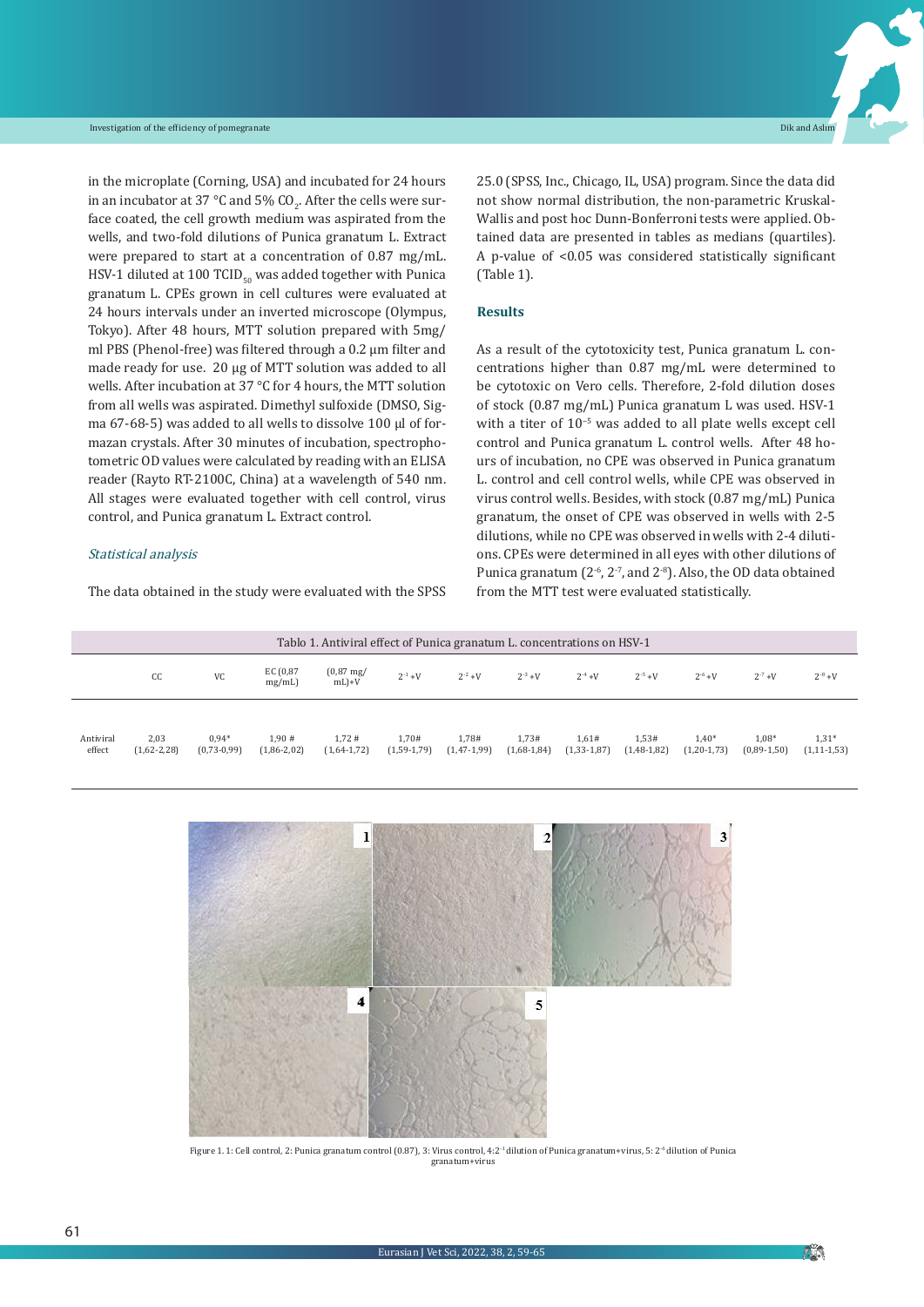#### **Discussion**

There are eight human herpesviruses (including HSV-2, varicella-zoster virus (VZV; HHV-3), epstein–barr virus (HHV-4), cytomegalovirus (HHV-5), HHV-6, HHV-7, and HHV-8), and HSV-1 is one of them. HSV-1 is one of eight human herpes viruses. Herpesviruses are large, double-stranded DNA viruses that spread easily from person to person, remain latent for life, cause genital and oral mucocutaneous lesions, and rarely lead to life-threatening conditions such as fulminant encephalitis (Arshad et al 2019, Bradshaw and Venkatesan 2016).

As various viral infections pose a great danger to the human population, the need for new antiviral agents is increasing globally. Since prehistory medicinal plants have been used to control various microbial infections (Angamuthu et al 2019). It has been determined that many plants extracts such as Euphorbia coopire (Euphorbiaceae), Morus alba (Moraceae) (El-Toumy et al 2018), Andrographis paniculata (Wiart et al 2005), Azadirachta indica (Tiwari et al 2010), etc. have antiherpetic properties.

Pomegranate has been used as a medicinal plant from past to present. Also, its antibacterial, antifungal, antiparasitic, antiproliferative, apoptotic and antiviral activities have been investigated recently (Guerrero-Solano et al 2020, Howell and D'Souza 2013, Kim et al 2002). When the antiviral studies conducted on pomegranate were evaluated, when Neurath et al (2004) evaluated the effectiveness of fruit juices obtained from various fruits against the human immunodeficiency (HIV-1) virus, they reported that pomegranate juice prevented infection by blocking the binding of the virus to CD4 and CXCR4/CCR5. In their study evaluating the anti-HSV-2 efficacy of bioactive compounds isolated from the fruit peel of P. granatum and lyophilized extracts, they reported that the peel extracts of P. granatum had significant activity against HSV-2 (Arunkumar and Rajarajan 2018). (Arunkumar and Rajarajan 2018). In a study investigating the inhibitory effect of the crude extract, major phenolic constituents of pomegranate peel and fractions on adenovirus (ADV) in the Hep-2 cell line, it was reported that the antiviral activity of pomegranate peel was confirmed, and its fractions and constituents exhibited antiadenoviral activity (Karimi et al 2020). In the study conducted by Suručić et al (2021), they stated that punicalagin and punicalin, the peel extracts of pomegranate ingredients against different protein targets of the SARS-CoV-2 virus, have a very promising potential for important interactions. Pomegranate ingredients are considered suitable nominees for further in vitro and in vivo evaluation.

Methanol extracts of pomegranate are very rich in hydrolyzable tannins (punicalagins and punicalins), ellagic acid, and ingredients of ellagitannins, ingredient of gallotannins and gallic acid (Reddy et al 2007). Both the antibacterial and antiviral effects of pomegranate are thought to be probably related to hydrolyzable tannins and anthocyanins (Aviram et al 2008). It was stated that pomegranate peel extract is more effective in studies carried out by applying different extraction processes with different parts of the pomegranate (Arunkumar and Rajarajan 2018).

As a result of the current research, the cytopathogenic effect (CPE) was evaluated after the MTT test and microscopic analyzes to determine the antiviral activity of the pomegranate peel extract. It was determined that pomegranate peel extract had a significant antiviral activity against HSV-1 at concentrations between 0,87 mg/mL to 0,87x2-5 mg/mL. It was thought that this effect might have been achieved by preventing the virus from entering the cell. Acyclovir is a drug frequently used to treat Herpes virus infections, but it cannot control viral delay and recurrent infection, and longterm use can lead to drug resistance. Therefore, there is a search for alternatives in treating herpes viruses. Plant-based bioactive compounds are important as potential antiviral agents with reduced toxicity. As a result of studies conducted with pomegranate and the current study, it was thought that pomegranate has positive effects in treating herpesviruses.

Looking at previous antiviral studies, the anti-HSV-2 activity of P granatum peel aqueous extract using Vero cells was reported by Jadhav et al (2012) with 51-75% inhibition at a concentration of 200μg/ml. In another study (Arunkumar and Rajarajan 2018) 100% inhibition was detected at a lower concentration of 125μg/ml. It is thought that this significant difference may be due to the extraction method used. In another study (Houston et al 2017), although the potential anti-HSV-2 property of boiled peel extract is shown at a very low concentration of 0.05μg/ml, it may be noted that punicalagin in pomegranate peel has a relatively higher concentration of 216.94μg/ml in Vero cells, and thus is more effective. The anti-HSV-1 activity of Punikalagin was reported by Lin et al (2011) at a concentration of 46.26μg/ml. Demir et al (2019) identified the phenolic compounds of pomegranate peel extract by HPLC and stated that among 14 phenolic compounds, punigalagin contained the most, followed by caffeic acid, epicatechin and ferulic acid. The inhibitory effects of these flavonodes, which are abundant in pomegranate, on many virus types such as HCV, H1N1 influenza, HIV, Rhesus Rotavirus (Ninfali et al 2020), SARS-CoV-2 (Du et al 2021) have been demonstrated by studies.

In the current study, it is thought that the extract has a partial effect since a complete purification process is not applied, and its antiviral activity can be increased by applying different purification processes. Besides, it is thought that the elucidation of the active ingredients of this extract with high Phyto-ingredients will give a leg up to the development of new and effective antiviral agents.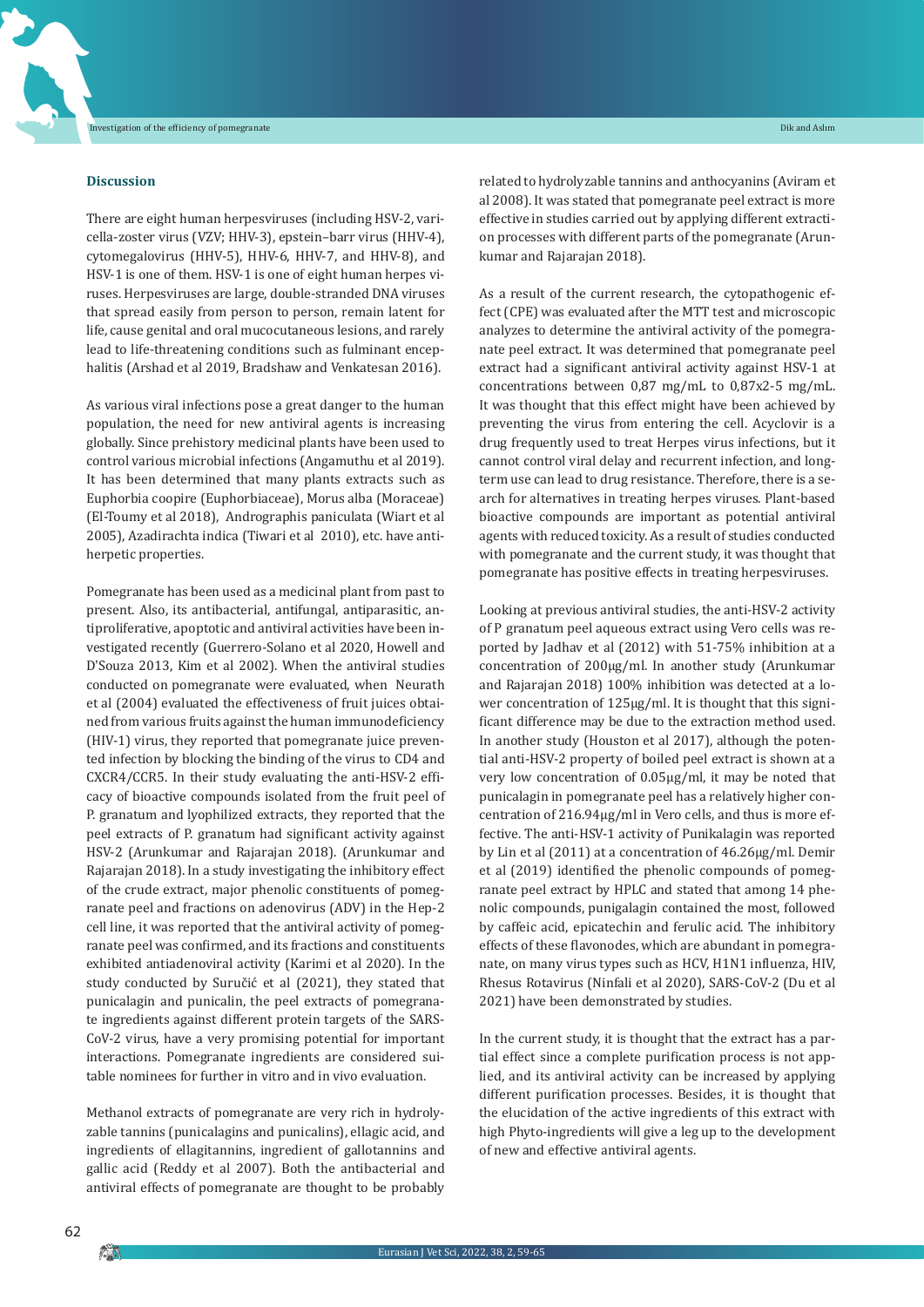#### **Conclusion**

It was thought that pomegranate peel extract has antiviral activity against HSV-1 in vitro. In line with the results obtained, in vivo trials are needed to determine the antiviral activity of Punica granatum L. extract in more detail. The fact that the pomegranate peel is easily available and has positive effects due to various studies has revealed the necessity of determining its effectiveness against Herpes viruses and other viruses in detail. It is also thought to contribute to antiviral drug trials in the future.

#### **Acknowledgement**

The summary of the research was presented orally at the "International Health Research Congress (ICOHER`21)" congress and the summary was published in the booklet.

#### **Conflict of Interest**

The authors did not report any conflict of interest or financial support.

#### **Funding**

During this study, any pharmaceutical company which has a direct connection with the research subject, a company that provides and / or manufactures medical instruments, equipment and materials or any commercial company may have a negative impact on the decision to be made during the evaluation process of the study or no moral support.

#### **References**

- Abad M, Guerra J, Bermejo P, Irurzun A, et al., 2000. Search for antiviral activity in higher plant extracts. Phytother Res, 14, 604-607.
- Adams LS, Seeram NP, Aggarwal BB, Takada Y, et al., 2006. Pomegranate juice, total pomegranate ellagitannins, and punicalagin suppress inflammatory cell signaling in colon cancer cells. J Agric Food Chem, 54, 980-985.
- Al-Zoreky N, 2009. Antimicrobial activity of pomegranate (Punica granatum L.) fruit peels. Int J Food Microbiol, 134, 244-248.
- Angamuthu D, Purushothaman I, Kothandan S, Swaminathan R, 2019. Antiviral study on Punica granatum L., Momordica charantia L., Andrographis paniculata Nees, and Melia azedarach L., to human herpes virus-3. Eur J Integr Med, 28, 98-108.
- Arshad Z, Alturkistani A, Brindley D, Lam C, et al., 2019. Tools for the diagnosis of herpes simplex virus 1/2: systematic review of studies published between 2012 and 2018. JMIR public health surveill, 5, 1-20.
- Arthan D, Svasti J, Kittakoop P, Pittayakhachonwut D, et al., 2002. Antiviral isoflavonoid sulfate and steroidal glycosi-

des from the fruits of Solanum torvum. Phytochemistry, 59, 459-463.

- Arunkumar J, Rajarajan S, 2018. Study on antiviral activities, drug-likeness and molecular docking of bioactive compounds of Punica granatum L. to Herpes simplex virus-2 (HSV-2). Microb Pathog, 118, 301-309.
- Aviram M, Volkova N, Coleman R, Dreher M, et al., 2008. Pomegranate phenolics from the peels, arils, and flowers are antiatherogenic: studies in vivo in atherosclerotic apolipoprotein E-deficient (E0) mice and in vitro in cultured macrophages and lipoproteins. J Agric Food Chem, 56, 1148-1157.
- Bradshaw MJ, Venkatesan A, 2016. Herpes simplex virus-1 encephalitis in adults: pathophysiology, diagnosis, and management. Neurotherapeutics, 13, 493-508.
- Brusselmans K, Vrolix R, Verhoeven G, Swinnen JV, 2005. Induction of cancer cell apoptosis by flavonoids is associated with their ability to inhibit fatty acid synthase activity. Int J Biol Chem, 280, 5636-5645.
- Demir T, Akpınar Ö, Haki K, Güngör H, 2019. Nar (Punica granatum L.) kabuğunun in vitro antidiyabetik, antienflamatuar, sitotoksik, antioksidan ve antimikrobiyal aktivitesi. Akademik Gıda, 17, 61-71.
- Du R, Cooper L, Chen Z, Lee H, et al., 2021. Discovery of chebulagic acid and punicalagin as novel allosteric inhibitors of SARS-CoV-2 3CLpro. Antiviral research, 190.
- El-Toumy SA, Salib JY, El-Kashak, WA Marty C, et al., 2018. Antiviral effect of polyphenol rich plant extracts on herpes simplex virus type 1. Food Sci Hum Wellness, 7, 91-101.
- Field HJ, 2001. Herpes simplex virus antiviral drug resistance—current trends and future prospects. J Clin Virol, 21, 261-269.
- Fischer UA, Carle R, Kammerer DR, 2011. Identification and quantification of phenolic compounds from pomegranate (Punica granatum L.) peel, mesocarp, aril and differently produced juices by HPLC-DAD–ESI/MSn. Food Chem, 127, 807-821.
- Guerrero-Solano JA, Jaramillo-Morales OA, Jiménez-Cabrera T, Urrutia-Hernández TA, et al., 2020. Punica protopunica Balf., the Forgotten Sister of the Common Pomegranate (Punica granatum L.): Features and Medicinal Properties—A Review. Plants, 9, 1214.
- Gumenyuk A, Rybalko S, Ryzha A, Savosko S, et al., 2018. Nerve regeneration in conditions of HSV-infection and an antiviral drug influence. Anat Rec, 301, 1734-1744.
- Houston DM, Bugert JJ, Denyer SP, Heard CM, 2017. Potentiated virucidal activity of pomegranate rind extract (PRE) and punicalagin against Herpes simplex virus (HSV) when co-administered with zinc (II) ions, and antiviral activity of PRE against HSV and aciclovir-resistant HSV. PloS one 12, 1-15.
- Howell AB, D'Souza DH, 2013. The pomegranate: effects on bacteria and viruses that influence human health. Evid Based Complement Alternat Med, 2013, 1-12.
- Jadhav P, Kapoor N, Thomas B, Lal H, et al., 2012. Antiviral potential of selected Indian medicinal (ayurvedic) plants against herpes simplex virus 1 and 2. N Am J Med Sci, 4,

**Pin**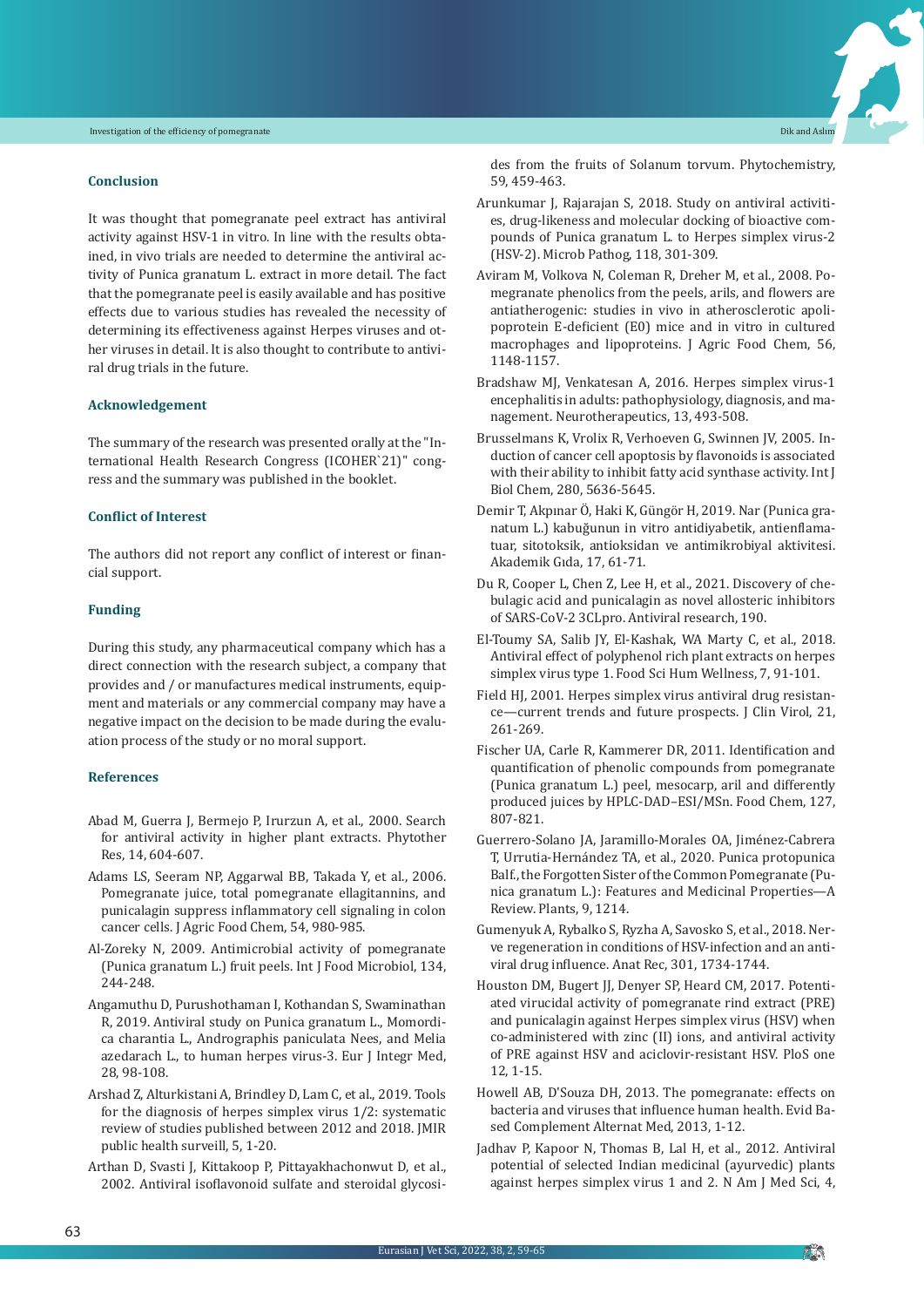641–647.

- Jain V, Viswanatha GL, Manohar D, Shivaprasad H, 2012. Isolation of antidiabetic principle from fruit rinds of Punica granatum. Evid Based Complement Alternat Med, 2012, 1-12.
- Kapoor R, Sharma B, Kanwar S, 2017. Antiviral phytochemicals: an overview. Biochem Physiol, 6, 7.
- Karimi A, Moradi MT, Rabiei M, Alidadi S, 2020. In vitro antiadenoviral activities of ethanol extract, fractions, and main phenolic compounds of pomegranate (Punica granatum L.) peel. A Antivir Chem Chemother, 28, 1-6.
- Kim ND, Mehta R, Yu W, Neeman I, et al., 2002. Chemopreventive and adjuvant therapeutic potential of pomegranate (Punica granatum) for human breast cancer. Breast Cancer Res Treat, 71, 203-217.
- Kinjo J, Yokomizo K, Hirakawa T, SH Y, et al., 2000. Anti-herpes virus activity of fabaceous triterpenoidal saponins. Biol Pharm Bull, 23, 887-889.
- Lansky EP, Harrison G, Froom P, Jiang WG, 2005. Pomegranate (Punica granatum) pure chemicals show possible synergistic inhibition of human PC-3 prostate cancer cell invasion across Matrigel™. Invest New Drugs, 23, 121-122.
- Lee E, Lobigs M, 2002. Mechanism of virulence attenuation of glycosaminoglycan-binding variants of Japanese encephalitis virus and Murray Valley encephalitis virus. J Virol, 76, 4901-4911.
- Lengbiye EM, Mbadiko CM, Falanga CM, Matondo A, et al., 2020. Antiviral Activity, Phytochemistry and Toxicology of Some Medically Interesting Allium Species: A Mini Review. International Journal of Pathogen Research, 64-77.
- Li Y, Guo C, Yang J, Wei J, et al., 2006. Evaluation of antioxidant properties of pomegranate peel extract in comparison with pomegranate pulp extract. Food Chem, 96, 254-260.
- Lin L-T, Chen T-Y, Chung C-Y, Noyce RS, et al., 2011. Hydrolyzable tannins (chebulagic acid and punicalagin) target viral glycoprotein-glycosaminoglycan interactions to inhibit herpes simplex virus 1 entry and cell-to-cell spread. J Virol, 85, 4386-4398.
- Lyu S-Y, Rhim J-Y, Park W-B, 2005. Antiherpetic activities of flavonoids against herpes simplex virus type 1 (HSV-1) and type 2 (HSV-2) in vitro. Arch Pharm Res, 28, 1293-1301.
- Morris MC, Edmunds WJ, Hesketh LM, Vyse AJ, et al., 2002. Sero‐epidemiological patterns of Epstein‐Barr and herpes simplex (HSV-1 and HSV-2) viruses in England and Wales. J Med Virol, 67, 522-527.
- Mosmann T, 1983. Rapid colorimetric assay for cellular growth and survival: application to proliferation and cytotoxicity assays. J Immunol Methods, 65, 55-63.
- Mphahlele RR, Fawole OA, Makunga NP, Opara UL, 2016. Effect of drying on the bioactive compounds, antioxidant, antibacterial and antityrosinase activities of pomegranate peel. BBMC Complement Altern, 16, 1-12.
- Mu Xia Y, Hui Bi W, Yuan Zhang Y, 2009. Synthesis of dibenzylbutanediol lignans and their anti-HIV, anti-HSV, anti-tumor activities. J Chil Chem Soc, 54, 428-431.

Mustafa M, Illzam E, Muniandy R, Sharifah A, et al., 2016. Her-

pes simplex virus infections, Pathophysiology and Management. J Med Dent Sci, 15, 85-91.

- Nahar PP, Driscoll MV, Li L, Slitt AL, et al., 2014. Phenolic mediated anti-inflammatory properties of a maple syrup extract in RAW 264.7 murine macrophages. J Funct Foods, 6, 126-136.
- Neurath AR, Strick N, Li Y-Y, Debnath AK, 2004. Punica granatum (Pomegranate) juice provides an HIV-1 entry inhibitor and candidate topical microbicide. BMC Infect Dis, 4, 1-12.
- Ninfali P, Antonelli A, Magnani M, Scarpa ES, 2020. Antiviral properties of flavonoids and delivery strategies. Nutrients, 12, 2534.
- Panth N, Manandhar B, Paudel KR, 2017. Anticancer activity of Punica granatum (pomegranate): a review. Phytother Res, 31, 568-578.
- Peerboom N, Block S, Altgärde N, Wahlsten O, et al., 2017. Binding kinetics and lateral mobility of HSV-1 on end-grafted sulfated glycosaminoglycans. Biophys J, 113, 1223-1234.
- Piret J, Boivin G, 2011. Resistance of herpes simplex viruses to nucleoside analogues: mechanisms, prevalence, and management. Antimicrob Agents Chemother, 55, 459-472.
- Reddy MK, Gupta SK, Jacob MR, Khan SI, et al., 2007. Antioxidant, antimalarial and antimicrobial activities of tanninrich fractions, ellagitannins and phenolic acids from Punica granatum L. Planta Med, 53, 461-467.
- Ren Z, Zhang C-H, Wang L-j, Cui Y-X, et al., 2010. In vitro anti-viral activity of the total alkaloids from Tripterygium hypoglaucum against herpes simplex virus type 1. Virol Sin, 25, 107-114.
- Saha S, Navid MH, Bandyopadhyay SS, Schnitzler P, et al., 2012. Sulfated polysaccharides from Laminaria angustata: structural features and in vitro antiviral activities. Carbohydr Polym 87, 123-130.
- Soares AR, Robaina M, Mendes GS, Silva TS, et al., 2012. Antiviral activity of extracts from Brazilian seaweeds against herpes simplex virus. Rev Bras Farmacogn, 22, 714-723.
- Suručić R, Tubić B, Stojiljković MP, Djuric DM, et al., 2021. Computational study of pomegranate peel extract polyphenols as potential inhibitors of SARS-CoV-2 virus internalization. Mol Cell Biochem, 476, 1179-1193.
- Tiwari V, Darmani NA, Yue BY, Shukla D, 2010. In vitro antiviral activity of neem (Azardirachta indica L.) bark extract against herpes simplex virus type‐1 infection. Phytother Res, 24, 1132-1140.
- Türkyılmaz M, Tağı Ş, Özkan M, 2017. Effects of Extraction Solvents on Polyphenol Contents, Antioxidant and Antibacterial Activities of Pomegranate Parts. Akademik Gıda, 15, 109-118.
- Wang R, Ding Y, Liu R, Xiang L, et al., 2010. Pomegranate: constituents, bioactivities and pharmacokinetics. Fruit Veg Cereal Sci Biotech, 4, 77-87.
- Wiart C, Kumar K, Yusof M, Hamimah H, et al., 2005. Antiviral properties of ent‐labdene diterpenes of Andrographis paniculata nees, inhibitors of herpes simplex virus type 1. Phytother Res, 19, 1069-1070.
- Wolf R, Baroni A, Greco R, Corrado F, et al., 2003. Quinine sul-